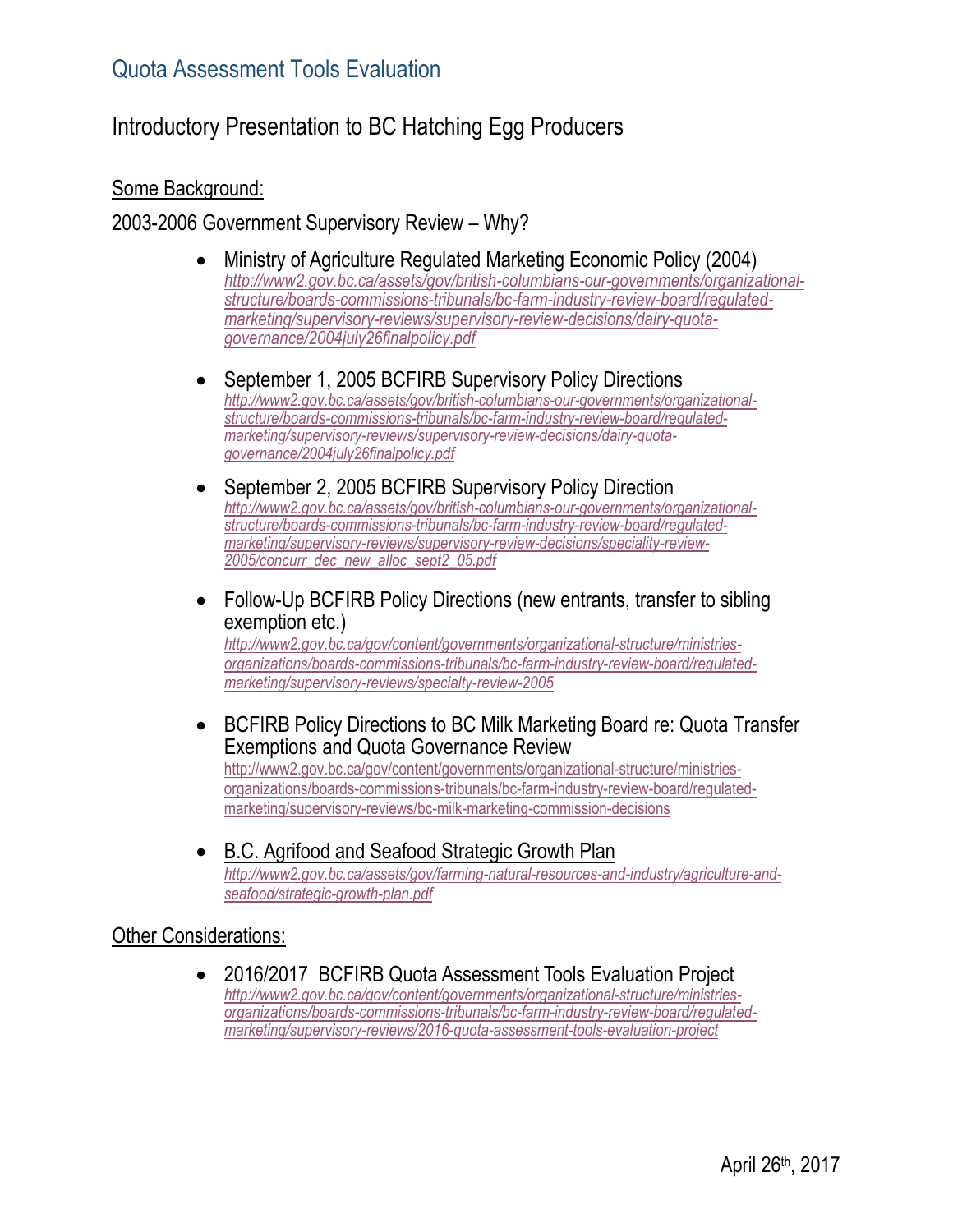### Related Overarching Policy Principles:

- Quota is intended to be produced.
- Quota is transferrable
- Producers are actively engaged and committed to the industry
- Quota is available to commodity boards to support policy objectives, including development of specialty markets and providing for new entrants in the supply management system

### Regulatory Framework:

• Under Section 8(1)(b) of the British Columbia Broiler Hatching Egg Scheme, the Commission may: …establish, issue, alter or cancel a quota that applies to any person as the commission may determine from time to time, whether or not the quota is in use, and to establish conditions that apply to the issuance, alteration or cancellation of quotas, the quotas to remain the exclusive property of the commission which shall not attach

## Why IS BC FIRB conducting this Evaluation:

any monetary to them

- Transfer issues currently impacting dairy and eggs, chicken issues are imminent. *[www.milk-bc.com](http://www.milk-bc.com/) <http://bcmilkmarketing.worldsecuresystems.com/governance/quota-tools-assessment-review>*
- Except for new entrants, hatching eggs and turkey will not see impact until utilization exceeds 100% and new quota is issued (hatching eggs allocation increasing)
- Commission conducting review to ensure potential policy changes by other boards/BCFIRB will work for hatching eggs when time comes

## Transfer Assessments:

- Intended to provide quota for specialty, new entrants, other policy objectives (minimize barriers to entry for new entrants - demonstrate that not "closed shop")
- 5% transfer assessment (originated in dairy decades ago)
- LIFO and 10/10/10 must use new quota issued to you or significant transfer assessment
- Deemed assessment number of transfers in industry calculated on 3-year rolling average and deducted from provincial allocation before quota issued to producers pro-rata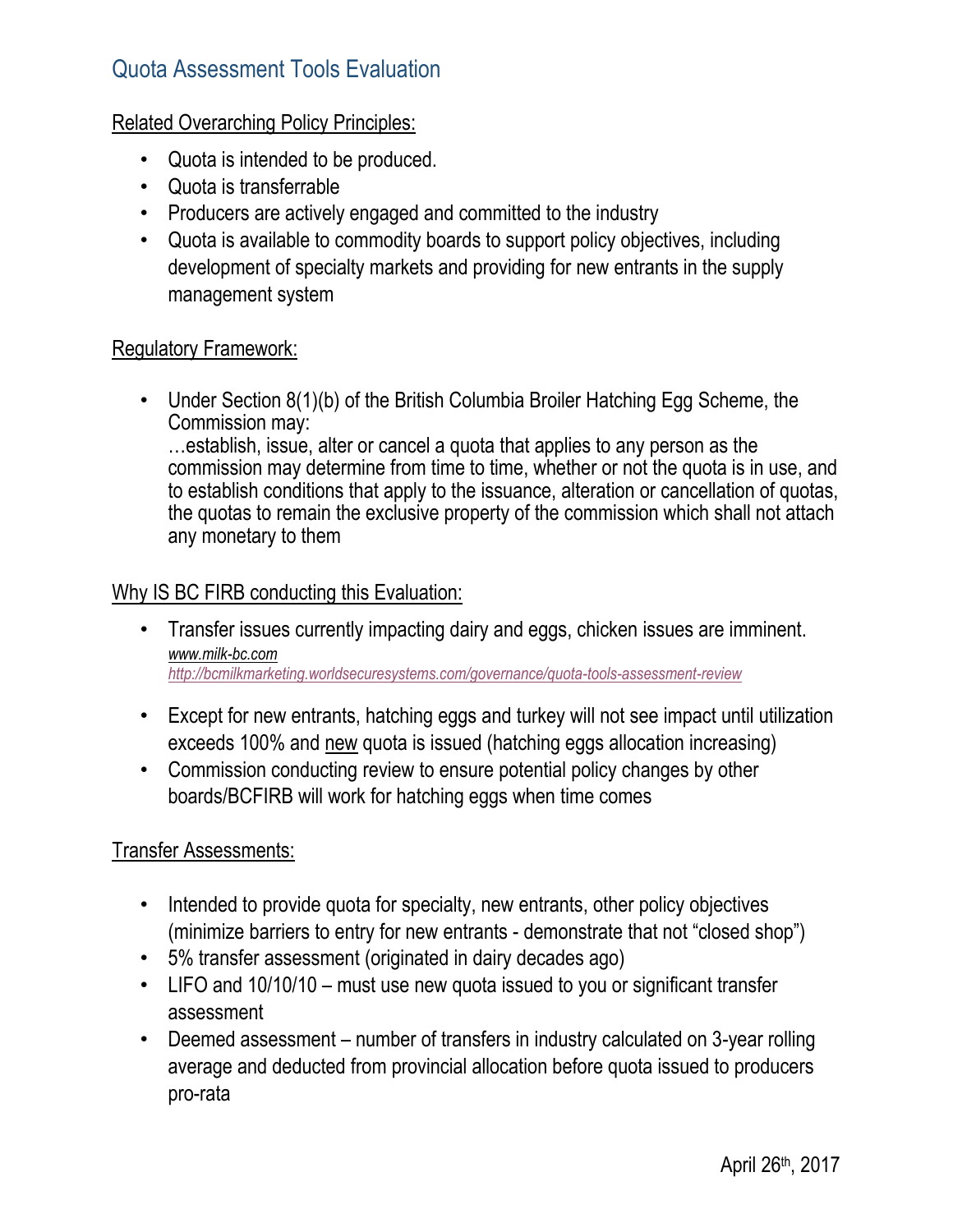• Decisions of individual boards to use provincial allocations to fund policy objectives as determined necessary before distributing balance of quota pro rata

### LIFO and 10/10/10:

- Rationale quota is to be produced by active, committed producers
- Address speculation in quota
- If you want the quota, must be able to produce it density and other concerns
- Removes flexibility of producers to transfer quota out/in to support longer term business planning
- Limits flexibility of producers to transfer quota between themselves (one of overarching policy principles)
- Reduces amount of quota available to other producers due to impact of transfer assessments – producers hold onto quota
- Assessments not needed if boards allocate in support of policy objectives up front such objectives still must be met

### Some Initial Questions to Consider:

- Are the policy objectives understood and still supported as a means of retaining public trust?
- How does the sector ensure it retains public trust not a 'closed shop'?
- How does the sector demonstrate that it is responsive, innovative and sustainable?
- What is the best way to allocate in support of policy objectives?
	- Up front allocation by boards?
	- Assessments and if so, what kind?
	- **Other?**
- Should there be differences between producers (e.g., mainstream, new entrant, specialty) in terms of new quota? Or reciprocity (equal treatment)? Why or why not?
- Do your answers change if there is little or no industry growth?
- How do answers to the above fit into the Commission's strategic plan? How the industry will look in 5-10-20 years?